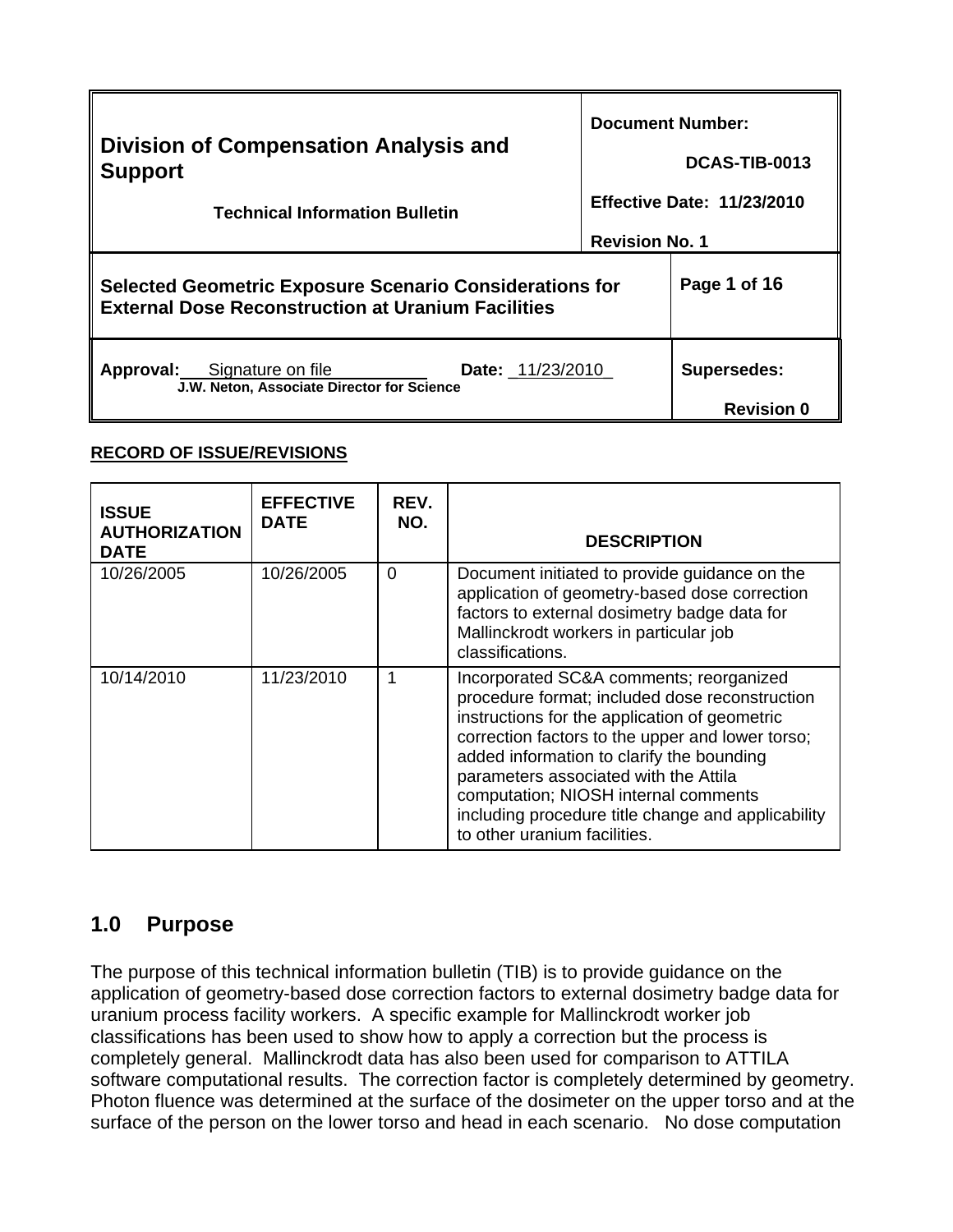| <b>Effective Date:</b><br>11/23/2010 | <b>Revision No.</b> | <b>Procedure No.</b><br>DCAS-TIB-0013 | $\vert$ Page 2 of 16 |  |
|--------------------------------------|---------------------|---------------------------------------|----------------------|--|
|--------------------------------------|---------------------|---------------------------------------|----------------------|--|

was performed, only the relative relation between fluence. Before the geometry correction factor can be used the dose reconstructor must determine energy, rotational corrections, and absorption/ penetration through badge filters. After those corrections are made, the geometry correction factor is applied. Bremsstrahlung is not taken into account in this TIB. The dose reconstructor handles that before the correction is applied. A photon from the source, regardless of energy, will reach the surface of the upper torso and lower torso in the same proportion. The factors are to be used for the periods of time where the individual's work history places him/her in a job for which a correction may be necessary. Specific job classifications for which these factors apply are discussed in section 4.0. If abdomen dosimetry data is available, it should be used in place of this TIB. Likewise if wrist/ring dosimetry is available then it should be used instead of extrapolating from this TIB.

## **2.0 Geometric Exposure Considerations**

Consideration must be given to the role that geometry plays in dose reconstruction for uranium facility workers. Jobs at a facility range from those that required continuous hand or near-hand contact during a work day to those jobs where contact was only at a distance and of short duration. The distance and time factors could result in an underestimation of the reconstructed dosimeter and missed dose to organs located in the lower torso region of the body (e.g., stomach, liver, bladder, prostate, ovaries, testes, etc…) for high contact jobs. The degree of underestimation, or in some cases overestimation, is also dependent upon the shielding between the worker and source of radiation.

## **2.1 Exposure Geometries**

Exposure geometry is a special consideration in dose reconstruction of energy employees who worked with uranium metal, powders and residues. An underestimation of the dose could occur if the energy employee wore his/her dosimeter on the lapel and not the center area of the chest or on the waist. This underestimation could result due to the difference in relative distances among the external radiation source, the organ of interest, and the dosimeter. Organs in the lower torso are affected most. The dose to the lung is considered to be reasonably approximated by the lapel dosimeter, at least to within the dosimeter uncertainty, while the dose to the face and head could be lower than the dose measured by the dosimeter worn on the lapel.

## **2.2 ATTILA Radiation Transport Software**

The Attilla Radiation Transport Software<sup>(1)</sup> was used to evaluate several near hand exposure scenarios. Attila is a multi-group deterministic radiation transport program that is capable of modeling complex geometries efficiently and accurately to solve large 3-D problems.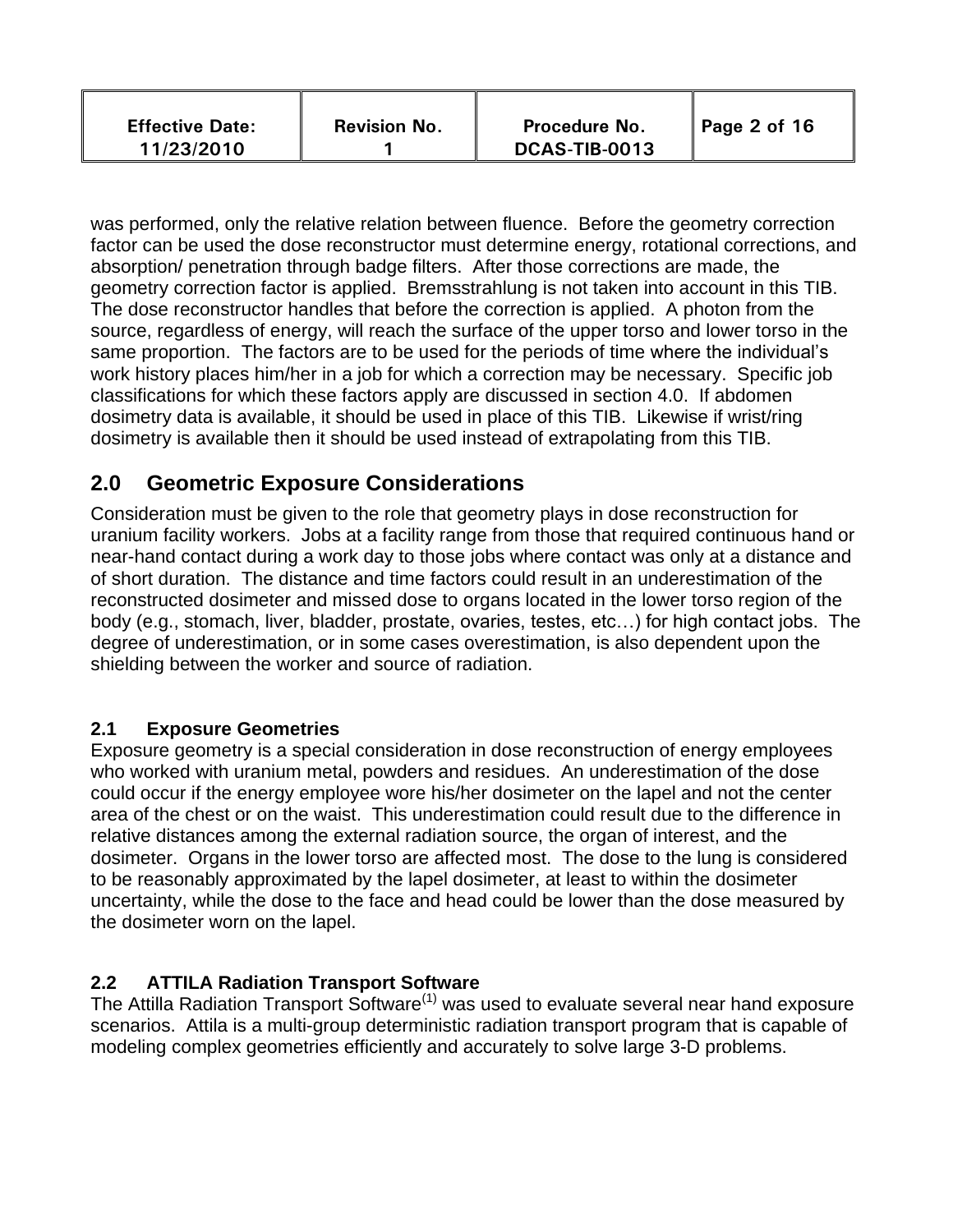| <b>Effective Date:</b><br>11/23/2010 | <b>Revision No.</b> | <b>Procedure No.</b><br>DCAS-TIB-0013 | Page 3 of 16 |  |
|--------------------------------------|---------------------|---------------------------------------|--------------|--|
|--------------------------------------|---------------------|---------------------------------------|--------------|--|

Attila can solve for neutron and photon transport equations and accounts for the same transport effects as Monte Carlo but is faster as no variance reduction is required. Attila directly solves the differential form of the Boltzmann transport equation. For charged particles, the Boltzmann-Fokker-Planck transport equation is solved. It discretizes in space, angle and energy to solve for flux as a function of angle, energy and particle type, at every location in the computational domain.

# **3.0 Methodology**

#### **3.1 ATTILA Model Development, Mallinckrodt Example**

A review of table 18, Job titles and classifications with geometry factor, from the *"Basis for Development of an Exposure Matrix for the Mallinckrodt Chemical Company St. Louis Downtown Site and the St Louis Airport Site, St. Louis, Missouri, Period of Operation: 1942–* 1958<sup>"(2)</sup> was made to determine the type of scenario/s for which ATTILA could be used to develop general correction factors for the lower torso of an energy worker. The lower torso is defined as those organs below the lungs in figure 1. These organs include but are not limited to the stomach, liver, kidney, gall bladder, ureter, pancreas, small intestine, large intestine, rectum, ovaries, uterus, urinary bladder, and prostate.

Using Attila, three near hand job exposure scenarios were evaluated that exemplified the range of body/source orientations for which badge correction factors could be determined. These were pitchblende/cleanup activities, ingot/machining activities and de-nitration pot activities. For development of the geometry correction factor, only the photon contribution was analyzed, since only the relative values between body locations and the photon components were of interest. For the model development, the human figure was divided into head, upper torso, badge, lower torso and hands. Dose correction factors were developed based on fluence at the badge relative to the other body locations.

It should be reiterated that the purpose of this ATTILA model was to demonstrate that, due to geometry, a relative flux factor exists between the badge and different points of the body for each of 3 source term scenarios. Because of this it was necessary to create a realistic model of a human body or provide photon fluence at those points.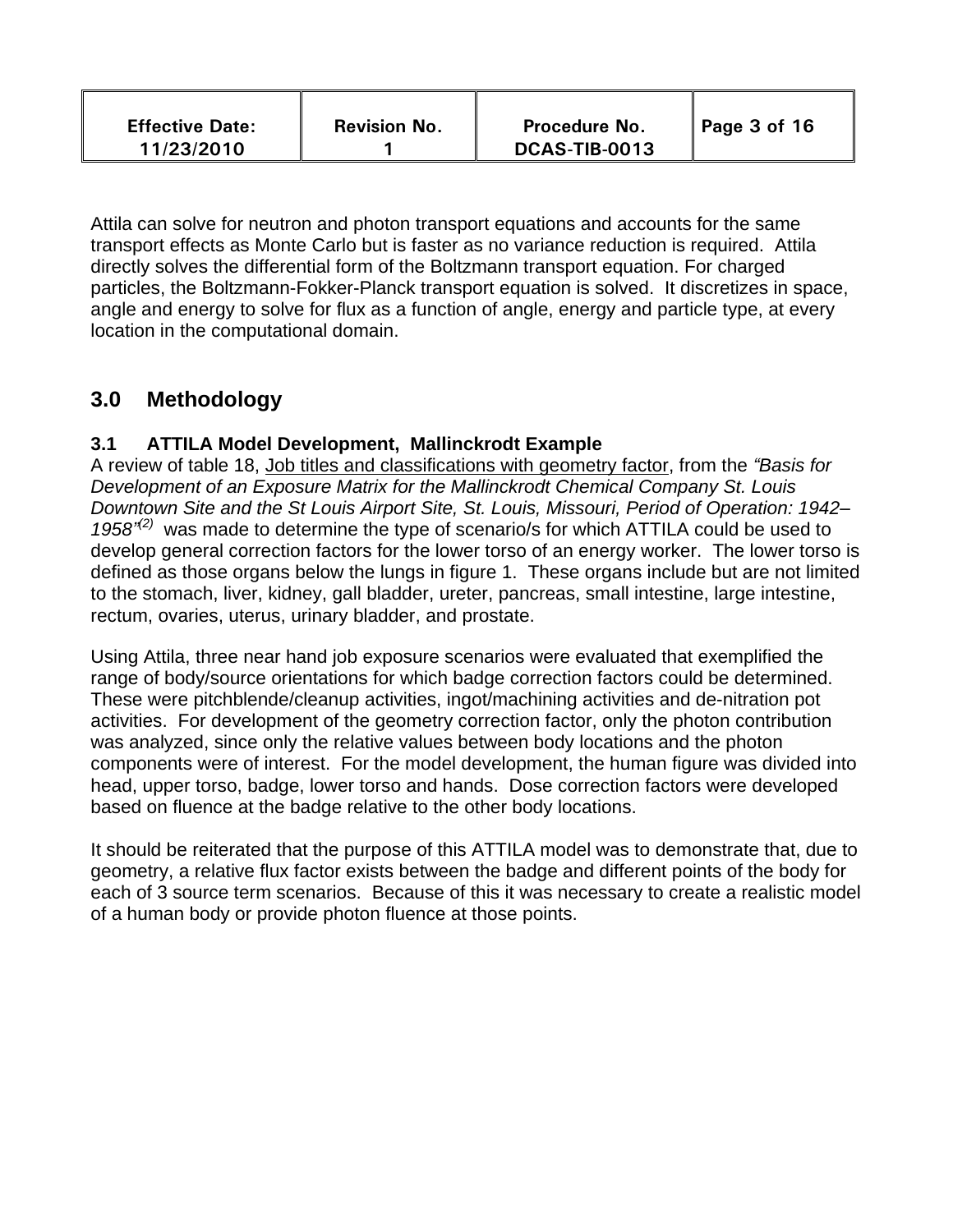

Figure 1: Diagram of Human Torso<sup>(3)</sup>

The results for pitchblende/cleanup activities, ingot/machining activities and de-nitration pot activities are provided for in figures 2, 3 and 4 respectively. Each geometric correction factor is relative to the dosimeter/badge worn on the upper mid-chest. The human figure is six feet tall. The factors, as calculated, are provided in Table 1. Based on the ingot and pitchblende exposure scenario results, a factor of 2.1 should be applied to the lower torso. The detail of each scenario follows in the next three sections. Relational distances are provided after each figure.

| radio + Ooomotry Oonouon + adtoro ior Opoemo oobo |                   |                          |                  |
|---------------------------------------------------|-------------------|--------------------------|------------------|
|                                                   |                   | Attila Exposure Scenario |                  |
| <b>Body Location</b>                              | Ingot / Machining | Pitchblende Clean-up     | De-nitration Pot |
| Head                                              | 0.4               | 0.41                     | 0.57             |
| Badge (Upper Chest)                               | 1.00              | 1.00                     | 1.00             |
| Lower Torso                                       | 2.13              | 2.11                     | 0.03             |
| Hands                                             | 3.65              | 1.20                     | 1.67             |

Table 1 Geometry Correction Factors for Specific Jobs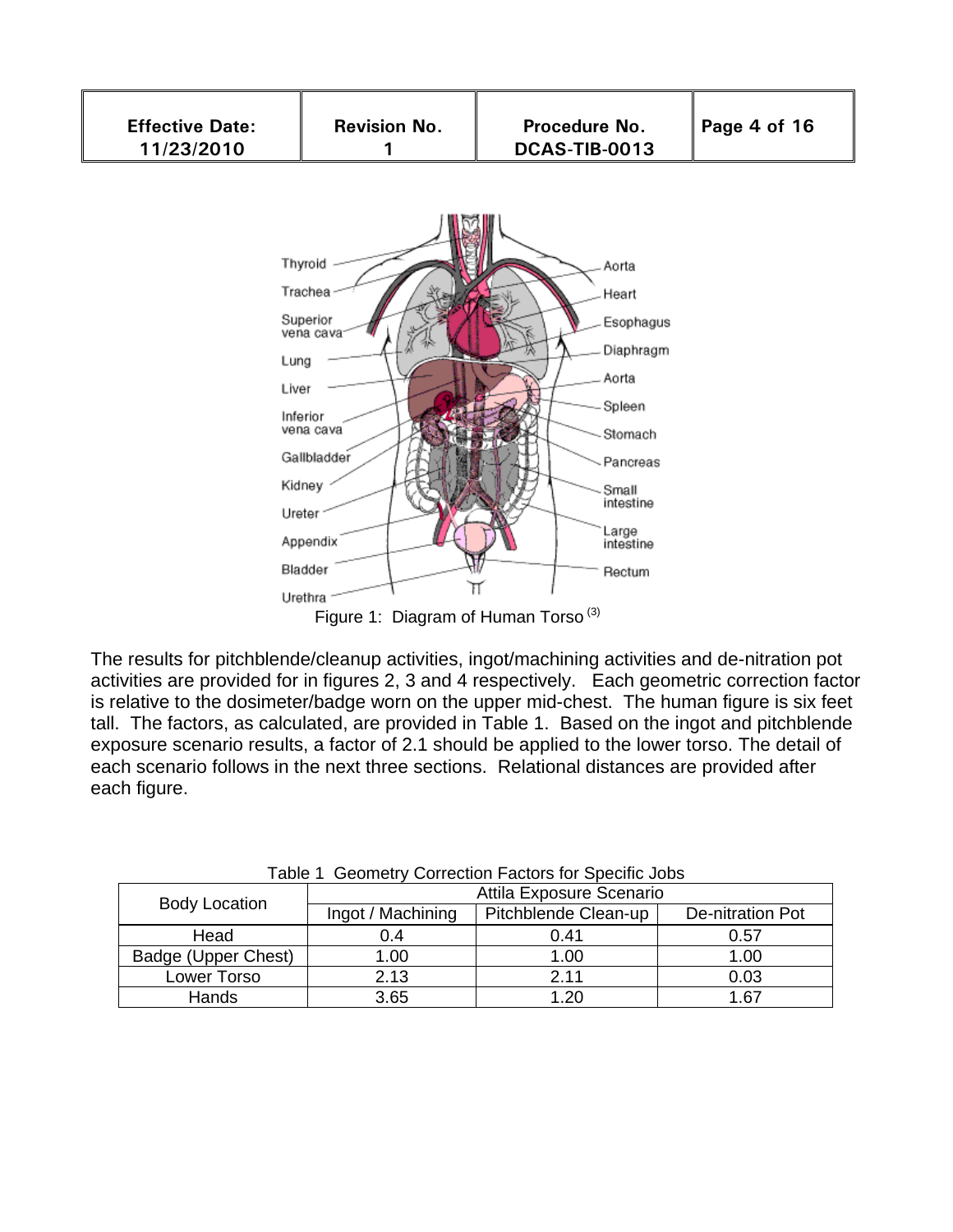| <b>Effective Date:</b><br>11/23/2010 | <b>Revision No.</b> | <b>Procedure No.</b><br>DCAS-TIB-0013 | Page 5 of 16 |
|--------------------------------------|---------------------|---------------------------------------|--------------|
|--------------------------------------|---------------------|---------------------------------------|--------------|

#### **3.1.1 Pitchblende/Cleanup scenario**

Cleanup activities at Mallinckrodt occurred on a frequent basis in several areas. The purpose of this scenario was to simulate the positional relationship between the worker and a pitchblende/cleanup spill. The material was spread in a circular pattern on the floor. This was seldom a hands-on activity.



Figure 2: Pitchblende/Cleanup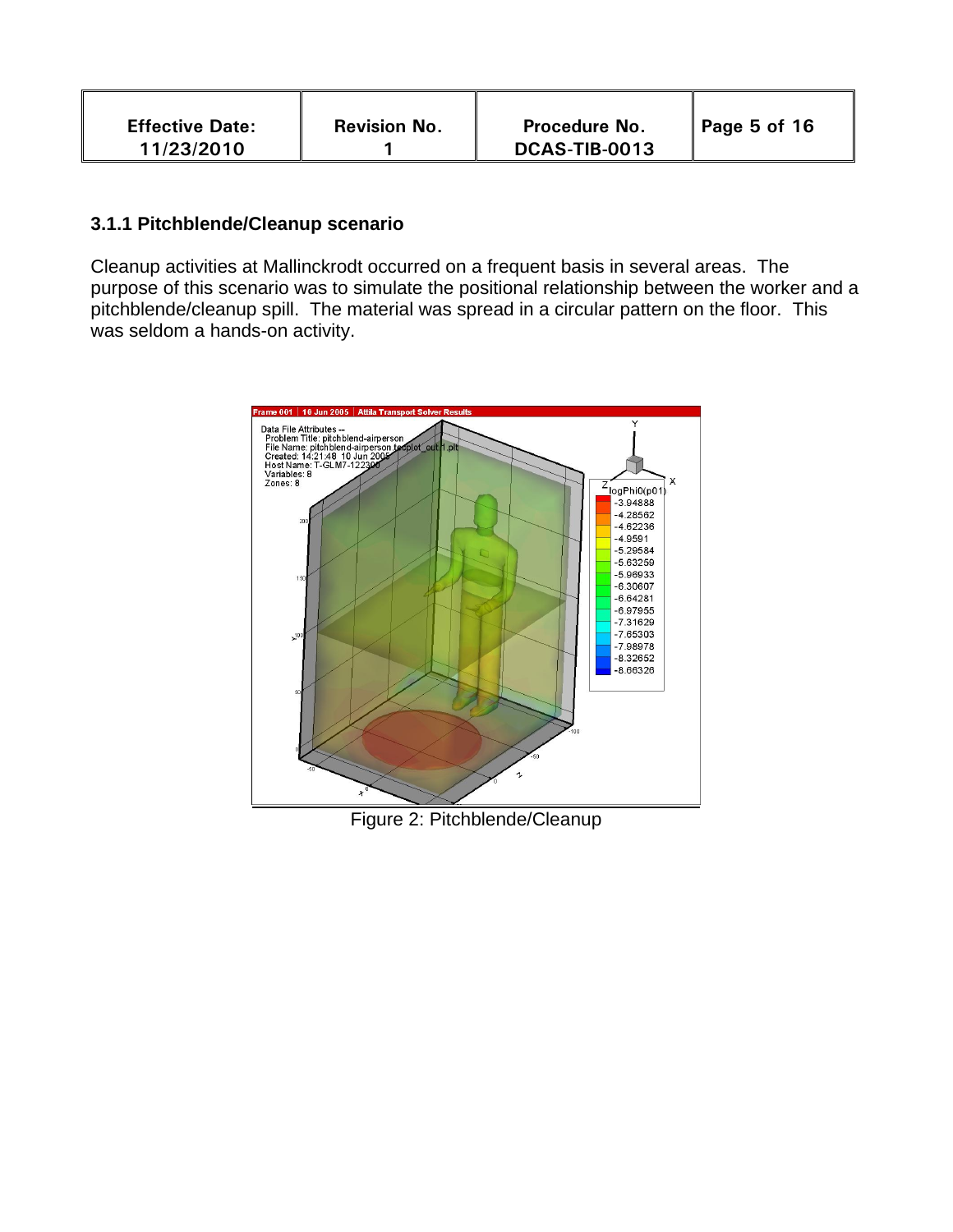| <b>Revision No.</b><br><b>Effective Date:</b><br>11/23/2010 | <b>Procedure No.</b><br>DCAS-TIB-0013 | Page 6 of 16 |
|-------------------------------------------------------------|---------------------------------------|--------------|
|-------------------------------------------------------------|---------------------------------------|--------------|



Figure 2a: Dimensions for Pitchblende/Cleanup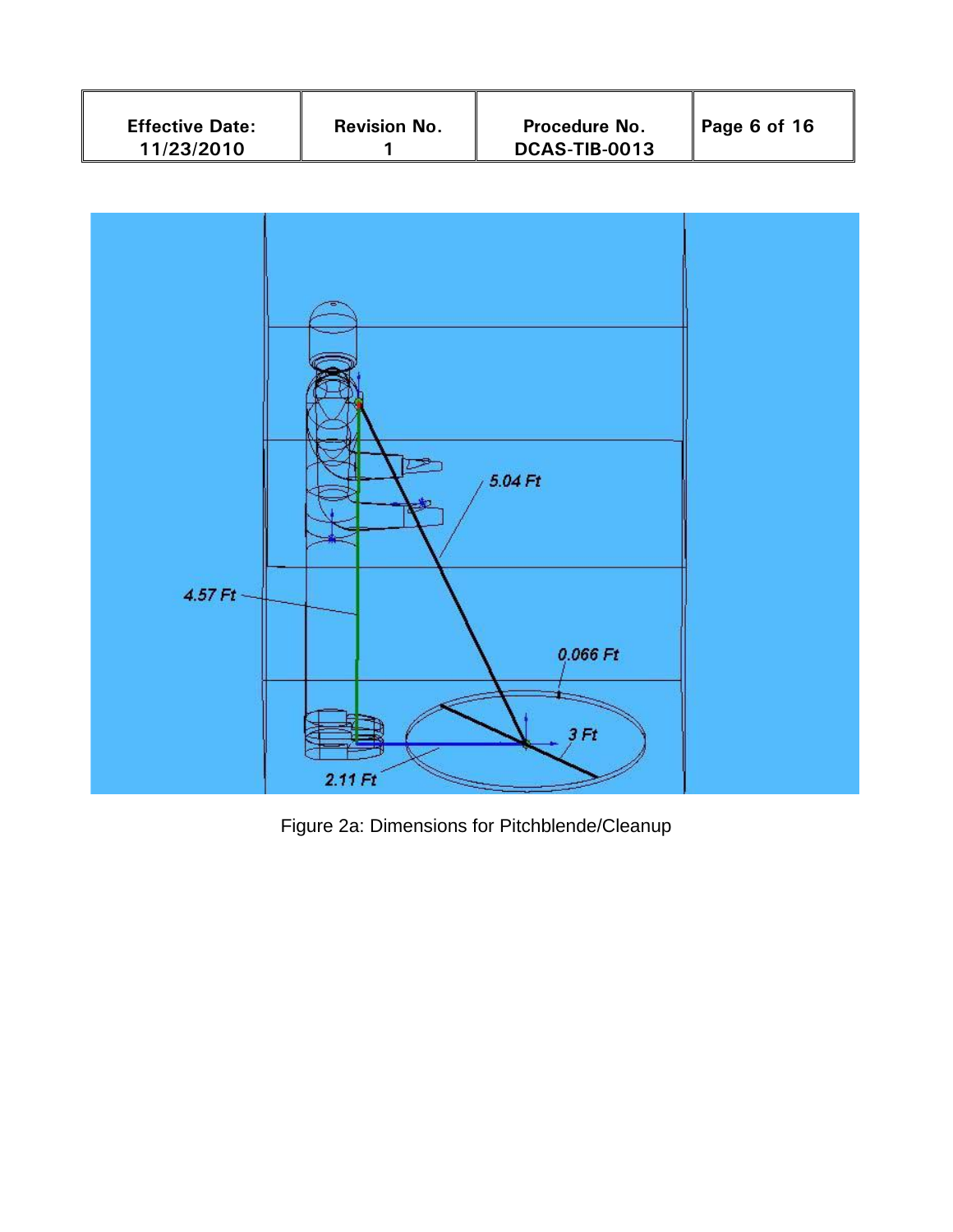| <b>Effective Date:</b> | <b>Revision No.</b> | <b>Procedure No.</b> | Page 7 of 16 |
|------------------------|---------------------|----------------------|--------------|
| 11/23/2010             |                     | DCAS-TIB-0013        |              |

#### **3.1.2 Uranium Ingot Scenario**

In some situations workers would come in close contact with uranium metal during machining or sawing. This scenario demonstrated the positional relationship of an ingot at waist level in close association to the worker's body.



Figure 3: Ingot/Machining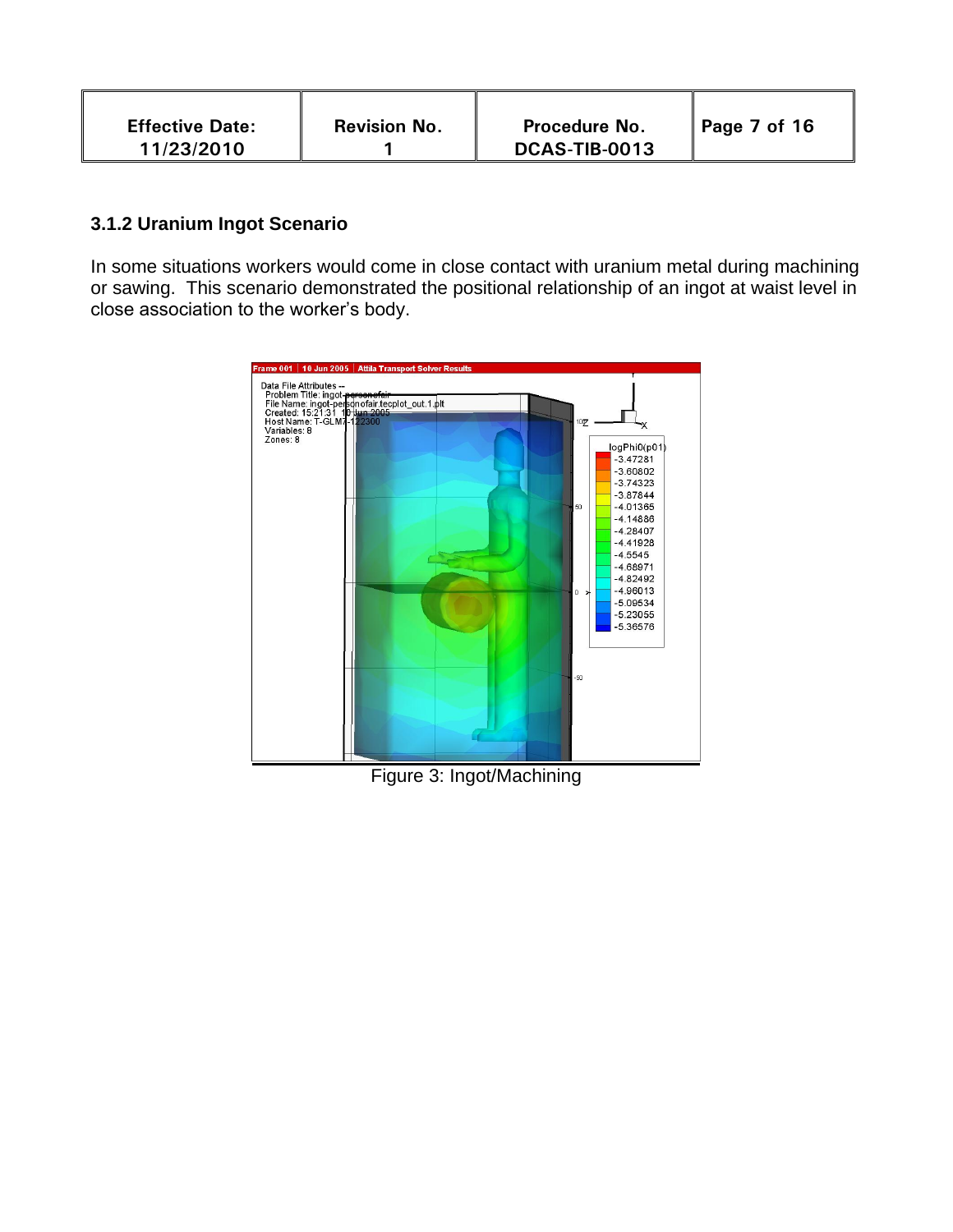| <b>Revision No.</b><br><b>Effective Date:</b><br>11/23/2010 | <b>Procedure No.</b><br>DCAS-TIB-0013 | Page 8 of 16 |
|-------------------------------------------------------------|---------------------------------------|--------------|
|-------------------------------------------------------------|---------------------------------------|--------------|



Figure 3a: Dimensions for Ingot/Machining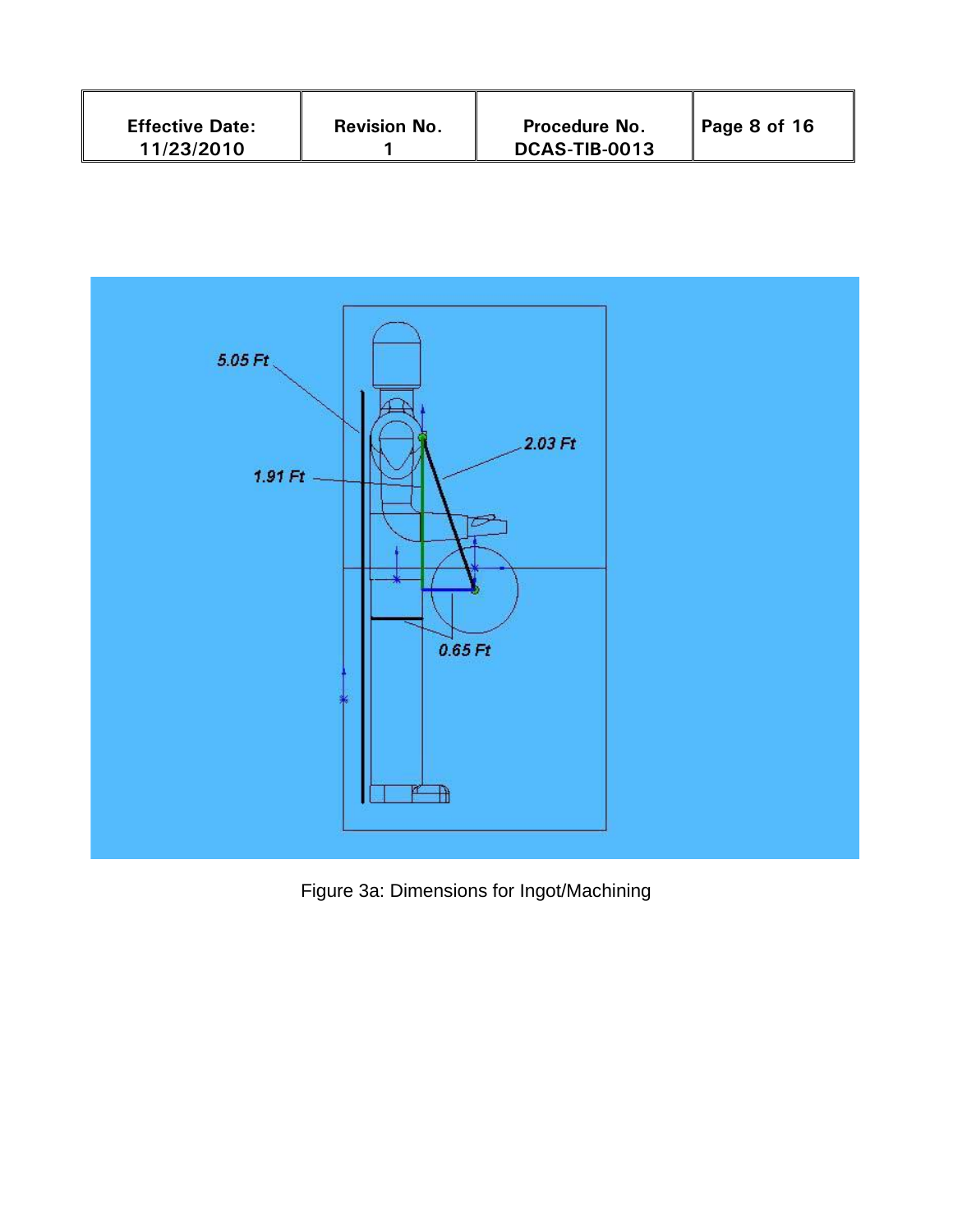| <b>Effective Date:</b> | <b>Revision No.</b> | <b>Procedure No.</b> | Page 9 of 16 |
|------------------------|---------------------|----------------------|--------------|
| 11/23/2010             |                     | DCAS-TIB-0013        |              |

#### **3.1.3 De-Nitration Pot Scenario**

Some activities would place a worker near a uranium de-nitration pot or drum. The individual would have the lower torso shielded by metal or some other material with the majority of photon flux being delivered to the hands, upper torso and head.



Figure 4: Cut away exposure view of De-nitration Pot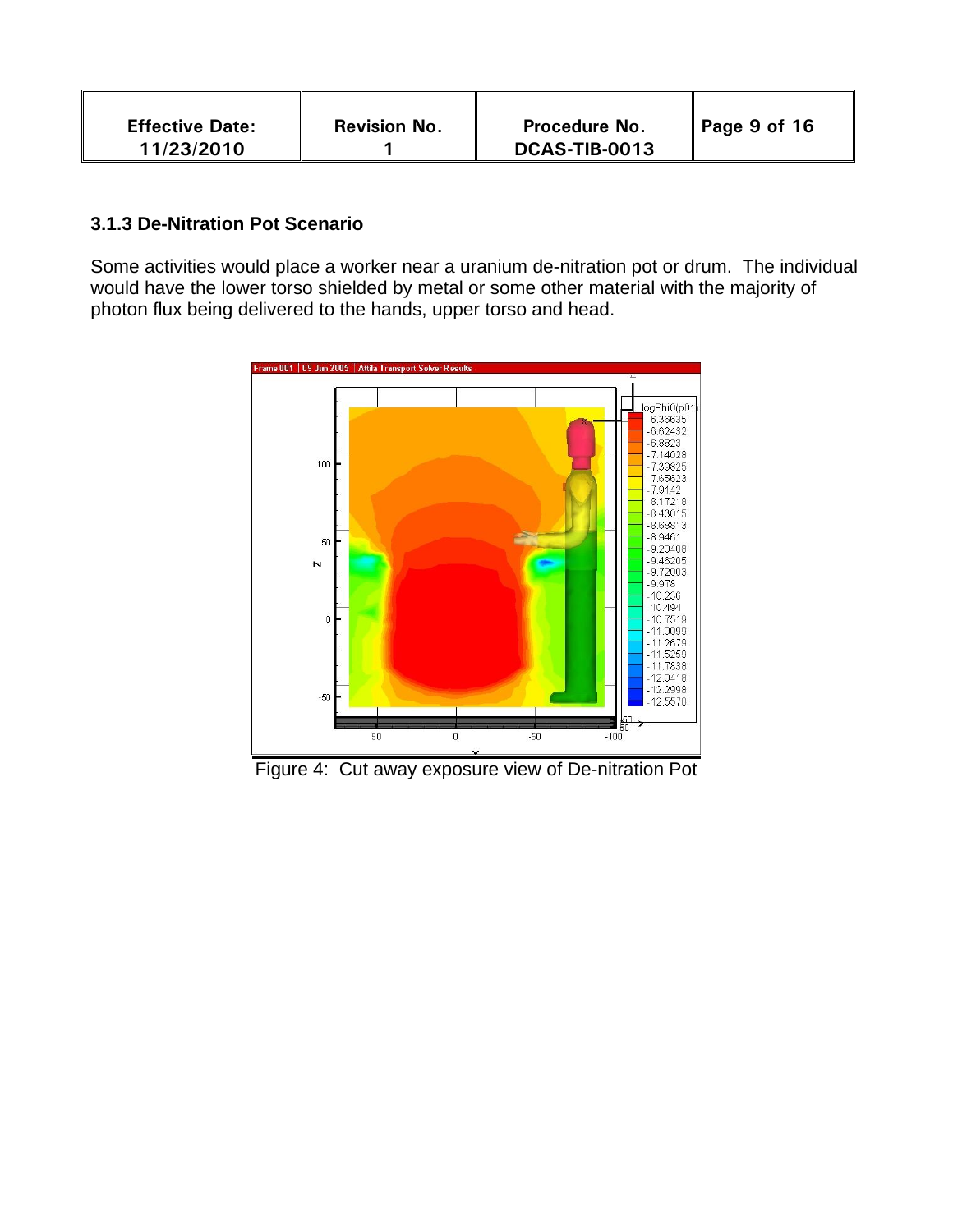| <b>Effective Date:</b><br>11/23/2010 | <b>Revision No.</b> | <b>Procedure No.</b><br>DCAS-TIB-0013 | Page 10 of 16 |
|--------------------------------------|---------------------|---------------------------------------|---------------|
|--------------------------------------|---------------------|---------------------------------------|---------------|



Figure 4a: Dimensions for cut away exposure view of De-nitration Pot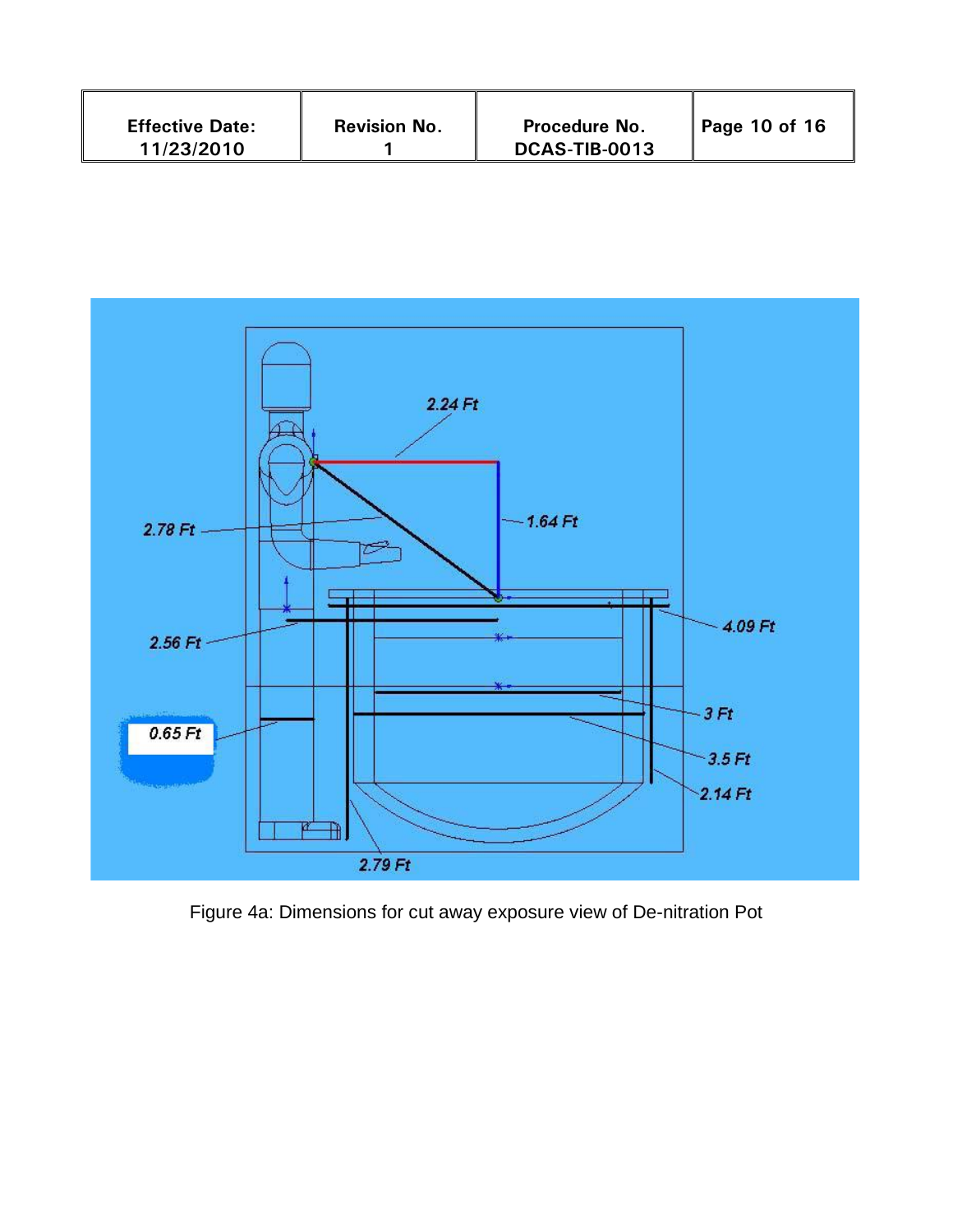| <b>Effective Date:</b><br>11/23/2010 | <b>Revision No.</b> | Procedure No.<br>DCAS-TIB-0013 | Page 11 of 16 |
|--------------------------------------|---------------------|--------------------------------|---------------|
|--------------------------------------|---------------------|--------------------------------|---------------|

#### **3.2 Comparison of Attila Model Estimate to Mallinckrodt Dosimetry Data**

Limited ring badge dosimetry data was used to validate the Attila modeled geometry ratio. In 1949, for a 5 week period, selected Mallinckrodt workers were issued ring dosimeters in addition to their whole body dosimeter. $(4)$  At the current time, a full comparison of site dosimeter data is not possible since the detailed dosimetry for most of the study participants has not yet been obtained from DOE. However, for three individuals with a non-zero dose, a comparison of the ring dosimeter to whole dosimeter was possible. Table 2 provides the data comparison and the calculated geometric correction ratio. Figure 5 provides this limited data on a probability plot to indicate the range of values with the three Attila point estimates.

| $\frac{1}{2}$ comparison of this bosineter to villole body bosineter |                                     |                  |                 |                             |  |  |
|----------------------------------------------------------------------|-------------------------------------|------------------|-----------------|-----------------------------|--|--|
| Study                                                                | Radiation                           | <b>Ring Dose</b> | Whole Body Dose | <b>Geometric Correction</b> |  |  |
| Subject                                                              | Type                                |                  |                 | Ratio                       |  |  |
|                                                                      | <b>Beta</b>                         | 195              | 85              | 2.29                        |  |  |
| 2                                                                    | <b>Beta</b>                         | 95               | 30              | 3.17                        |  |  |
|                                                                      | Gamma                               | 440              | 150             | 2.93                        |  |  |
| 3                                                                    | Gamma                               | 560              | $275^{(a)}$     | 2.04                        |  |  |
| 4                                                                    | Gamma                               | 460              | $275^{(a)}$     | 1.67                        |  |  |
|                                                                      |                                     |                  |                 |                             |  |  |
|                                                                      | Maximum Attila Estimated Hand Ratio |                  |                 | 3.65                        |  |  |

Table 2 Comparison of Ring Dosimeter to Whole Body Dosimeter

(a) Estimated Midpoint – the data indicate whole body dosimeter was between 251 mR and 300 mR.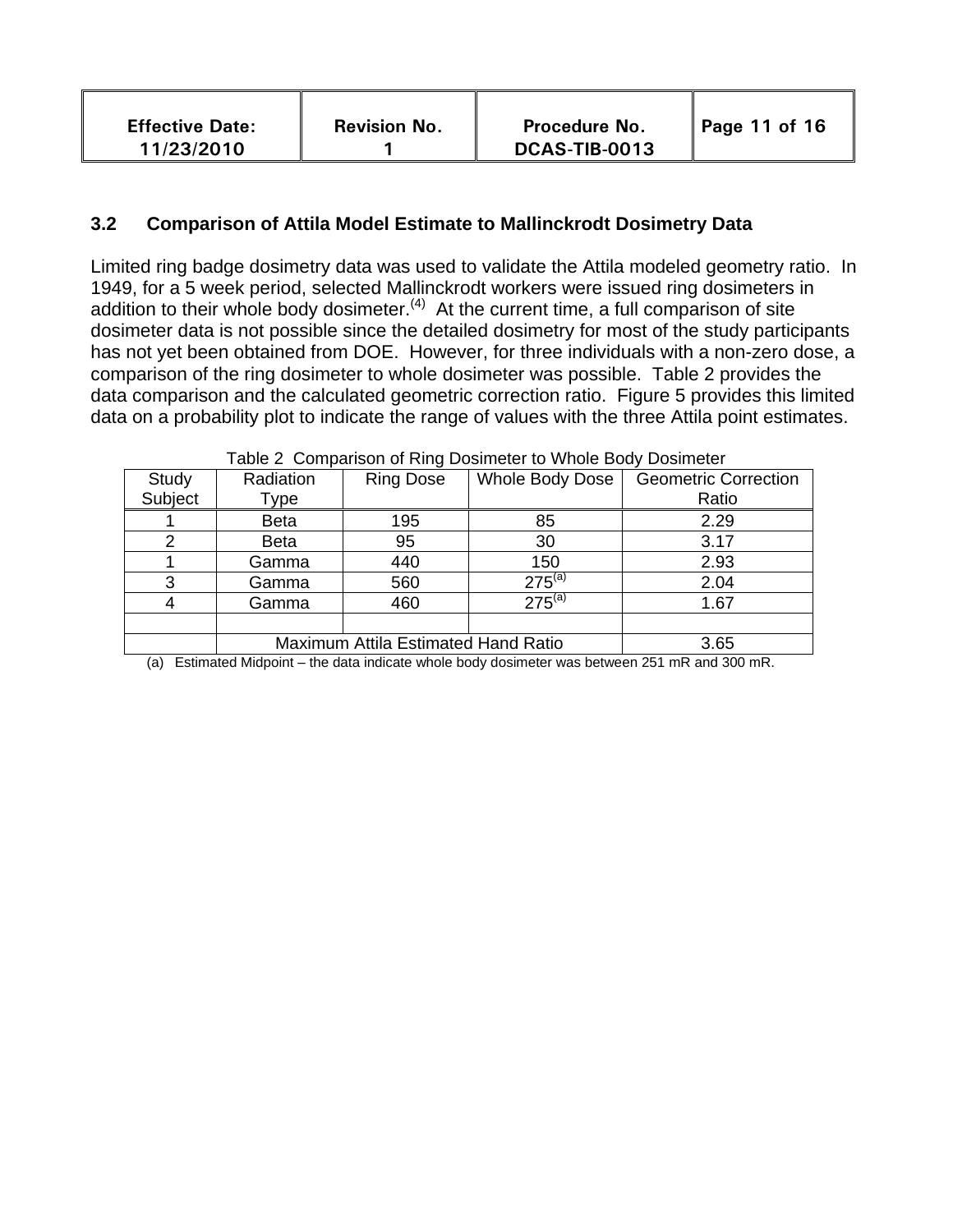| <b>Effective Date:</b><br>11/23/2010 | <b>Revision No.</b> | Procedure No.<br>DCAS-TIB-0013 | Page 12 of 16 |
|--------------------------------------|---------------------|--------------------------------|---------------|
|--------------------------------------|---------------------|--------------------------------|---------------|

#### Geometric Correction Ratio for the Hands



The limited dosimetry data clearly indicate that the model reasonably predicts the geometric correction factor. As a result, the dose reconstruction to organs in the lower torso should multiply the measured and the missed dose by the factor 2.1 as indicated by the Attila model.

 Also for comparison, the geometry factors generated from ATTILA and used in the Glove Box Worker Technical Information Bulletin 00010 provide a reasonable idea of the spread of ratio values between upper and lower torso. The geometric mean and standard deviation of the glove box are as follows: 2.19 and 1.34 respectively. This spread is based on a Crystal Ball Monte Carlo analysis of 30 different upper and lower torso points. Since this is only geometry dependent, it would hold for this TIB as well.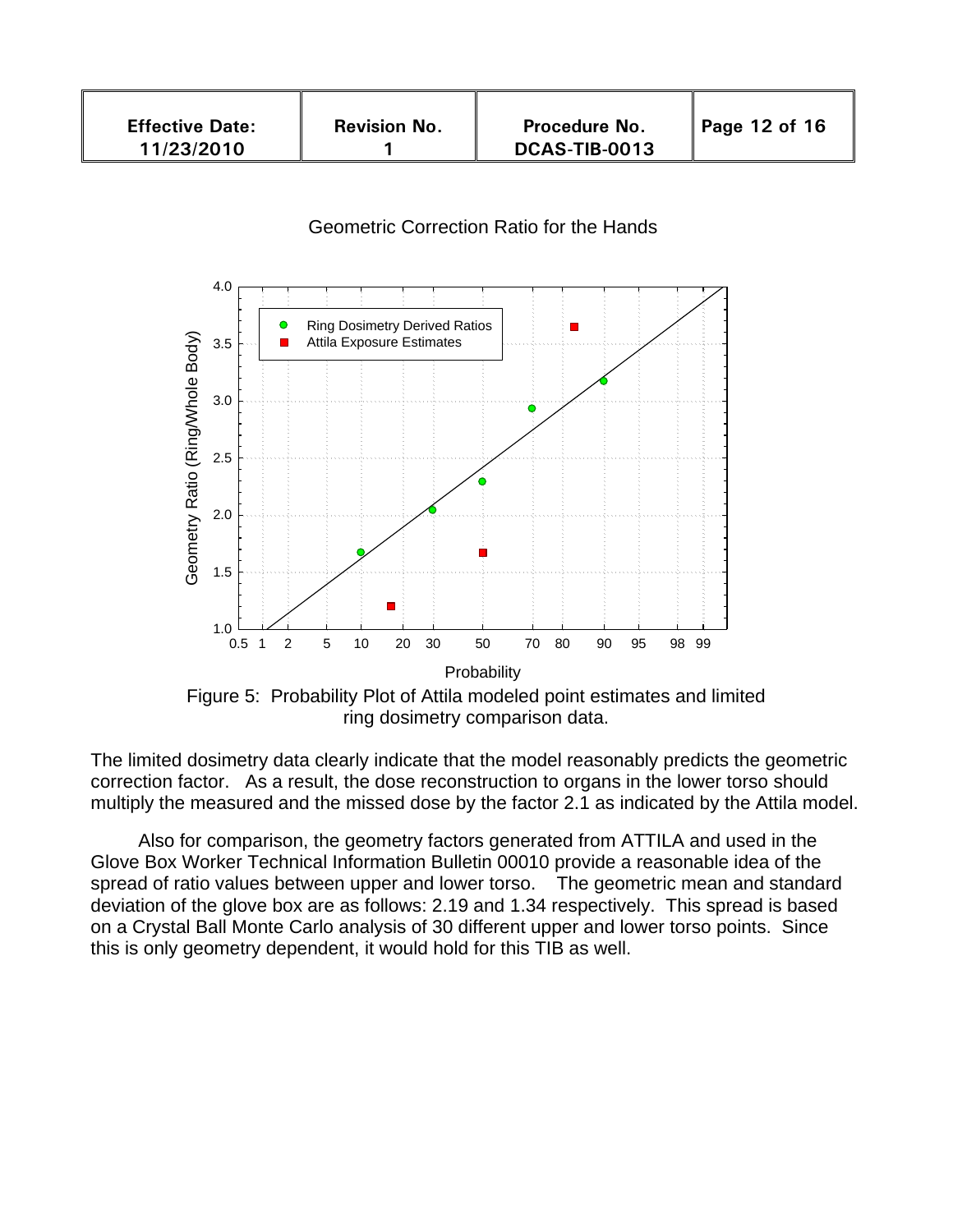#### **3.2.1 Reasonable Claimant Favorable Assumptions**

Listed below are several claimant favorable assumptions used in the development of this methodology that could result in an overestimate of the actual dose.

- Claimant favorable model design. Human figure is 6 ft tall, above the average. The correction factor over-estimates dose for shorter persons.
- Assignment of badge results where actual reduction due to geometry occurs
- Assignment of correction factor for all tasks within the job classification

Obtaining data to precisely evaluate each of these parameters requires extensive time and research on an individual basis and in some instances it is not known if the information can be obtained (i.e., facility has undergone D&D or other significant modification over time).

## **4.0 Application of Geometry Correction Factor**

It should be noted however that there is a significant reduction in dose to the head for all scenarios. In addition, due to shielding provided by the De-nitration Pot, there was also a significant reduction in dose to the lower torso. Assigning the badge dose to these body locations is claimant favorable. However, as illustrated in Table 1, there are some organs in certain exposure scenarios for which dose could be underestimated.

In a review of selected work histories and dust study estimates of internal exposure, it is clear that most operators conducted various different tasks over their career. As a result the application of a single factor over their entire work history is also considered claimant favorable as some tasks would involve near-hand exposures while others would not.

As noted there are numerous different work stations (tasks) for which a geometry correction factor should be applied to accurately estimate the dose to organs in the lower torso from a film badge worn on the lapel. For example, a review of the claimant work history information in conjunction with the job descriptions (Tasks) in Table 18 of the Mallinckrodt technical basis document indicates that many Production and Chemical Operators worked at various stations, some of which require a geometry correction and some do not. Time estimates used in the dust studies could be used to estimate the fraction of time a worker would be in one geometry versus another; however, the external dose cannot be reasonably partitioned based on time since the external dose rate changes from location to location. In addition, trades and crafts workers conducted work in and around radioactive materials throughout the facility. As with chemical and production operators, time motion dust study data could be used to estimate the general time they were in a specific area; however, the external dose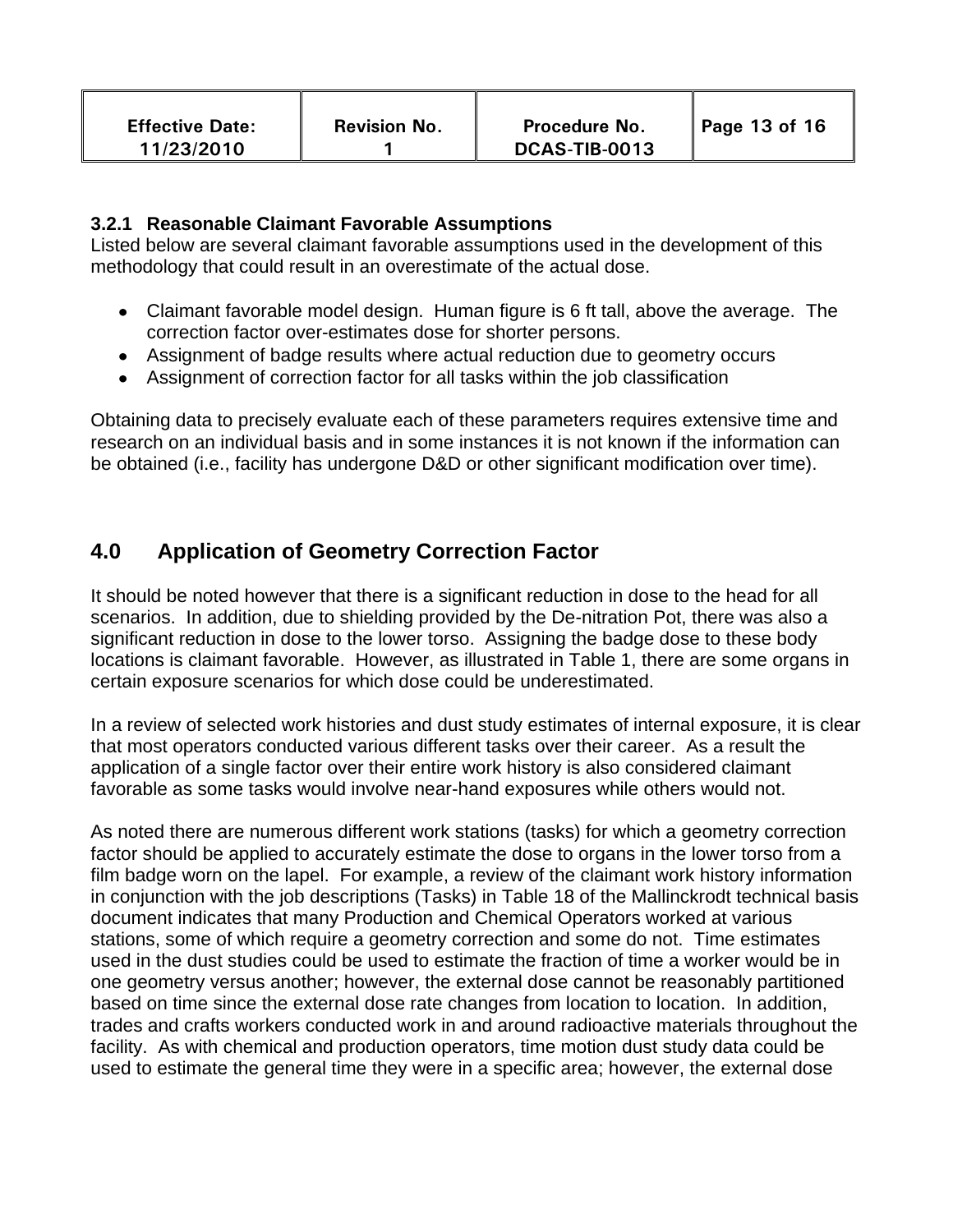| <b>Effective Date:</b><br>11/23/2010 | <b>Revision No.</b> | <b>Procedure No.</b><br>DCAS-TIB-0013 | Page 14 of 16 |  |
|--------------------------------------|---------------------|---------------------------------------|---------------|--|
|--------------------------------------|---------------------|---------------------------------------|---------------|--|

rates changed such that it is not practical to partition the dose measured on the lapel dosimeter accordingly.

As a result, the additional claimant favorable assumption is made that the geometry correction factor should be applied to all measured and missed dose for the general occupations listed in Table 3.

|  |  |  |  | Table 3 Job Types for which the geometric correction factor should be applied. |  |  |
|--|--|--|--|--------------------------------------------------------------------------------|--|--|
|--|--|--|--|--------------------------------------------------------------------------------|--|--|

| <b>General Category</b>  | <b>Specific Job Titles</b>                    |
|--------------------------|-----------------------------------------------|
| Operators and            | Chemical Operator, Production Operator,       |
| <b>Material Handlers</b> | <b>Material Handler</b>                       |
| <b>Trades and Crafts</b> | Pipefitters, Carpenters, Welders, Sheet Metal |
|                          | Workers, Electricians, Foremen, etc           |

It should be noted, however, that occupations other than those listed above should be evaluated on a case by case basis to determine if a correction factor should be applied. A review of the current active Mallinckrodt claims indicates that the application of a geometric correction factor would not be appropriate for a significant fraction (≈43%) of the current Mallinckrodt claimant population. Figure 6 provides the general occupation distribution of the current claims received for Mallinckrodt workers.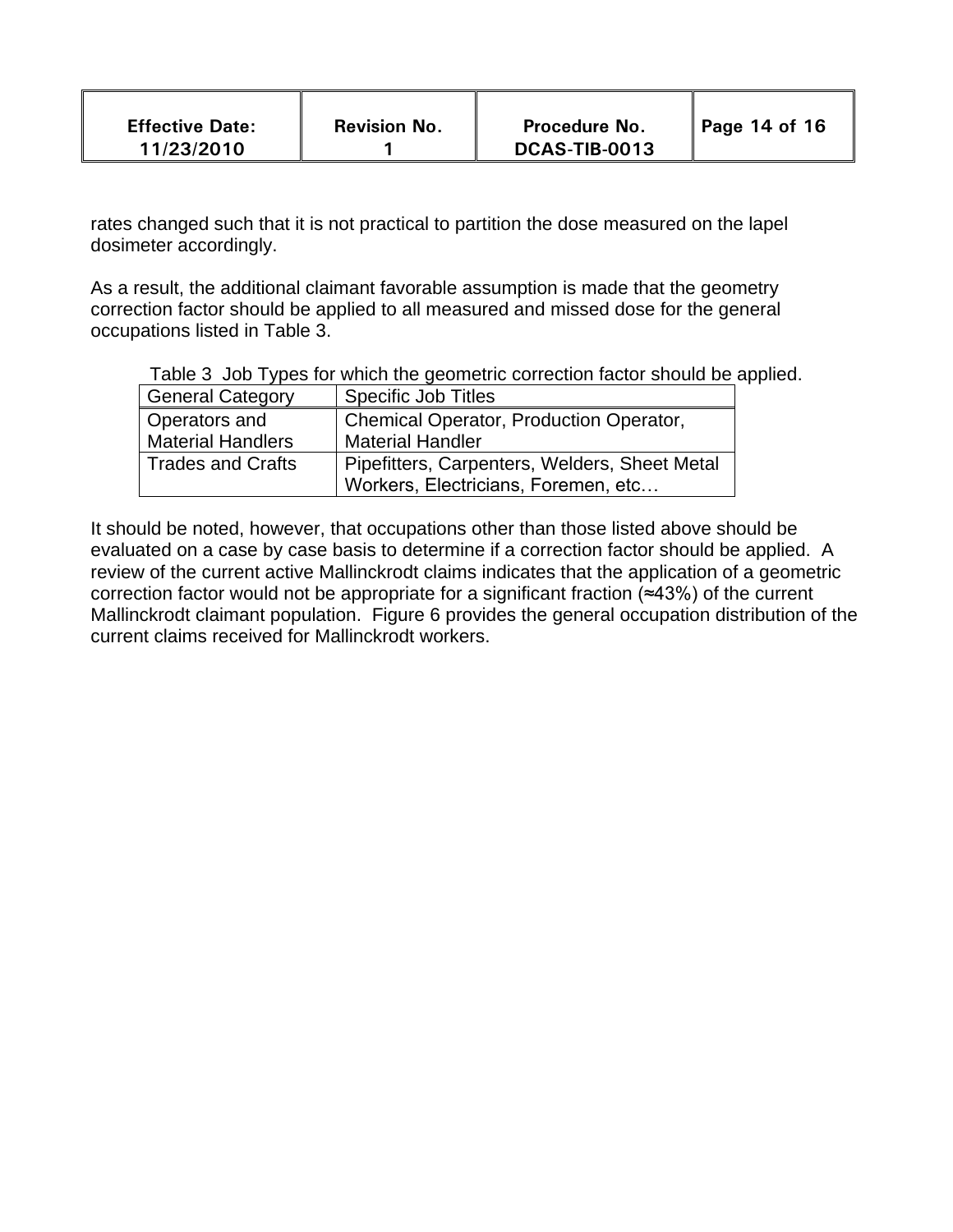

Figure 6: Breakdown of Active Mallinckrodt Claims

# **5.0 Summary**

This Technical Information Bulletin provides guidance for dose reconstruction to organs located in the lower torso. For dose reconstruction to organs in the lower torso the measured and missed dose should be multiplied by the factor 2.1 for all members of the general job categories of Table 3.

This TIB can be used for all uranium process facilities using the methods described for Mallinckrodt.